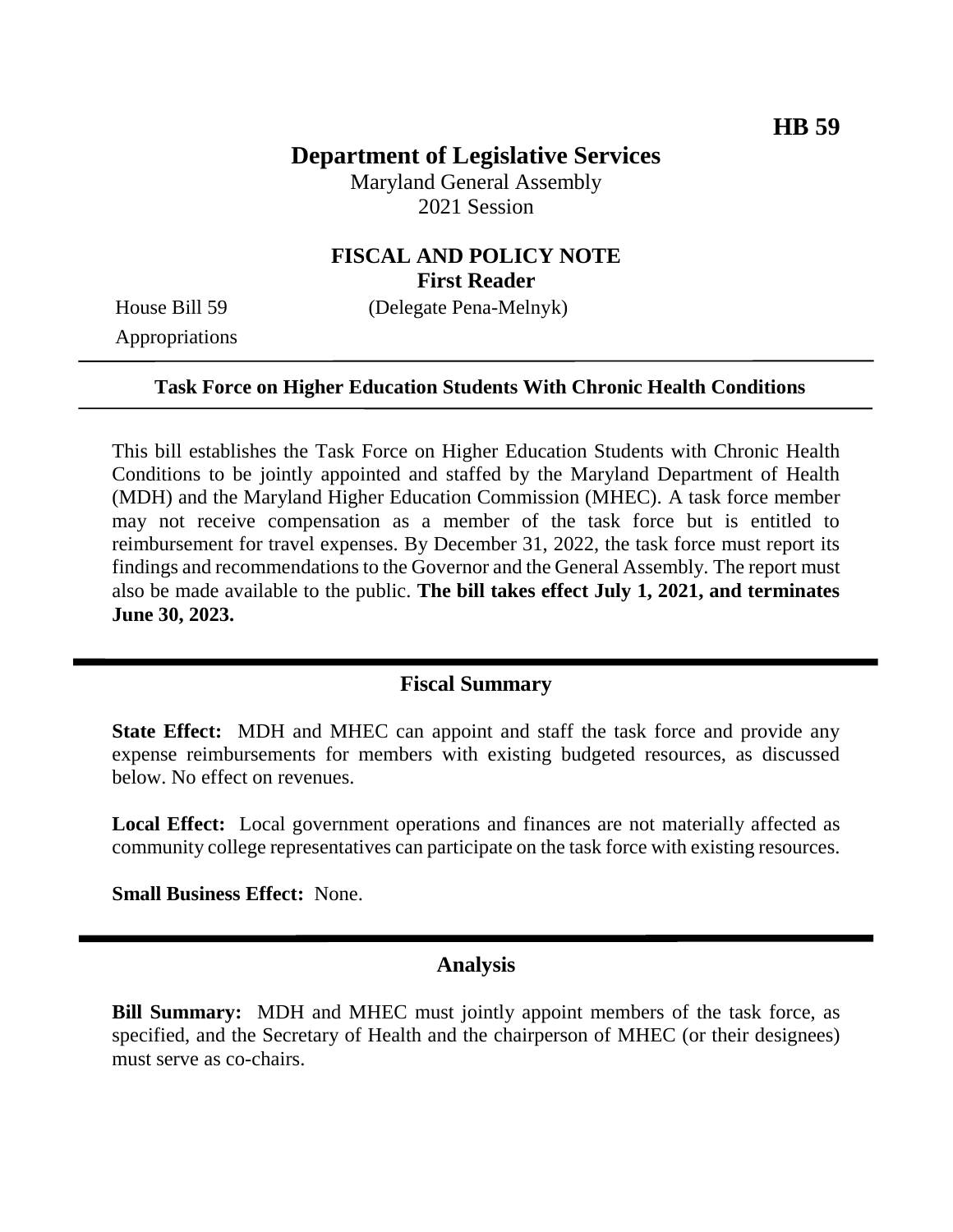The task force must obtain and study existing publicly available data on undergraduate and graduate students with chronic health conditions at institutions of higher education in the State and make recommendations on:

- enhancing and continuing systematic data collection on students with chronic health conditions;
- eliminating existing challenges and accommodating the needs of students with chronic health conditions to ensure they receive reasonable, effective, and appropriate higher education in the State; and
- meeting the long-term resource demands of and the need for programs for students with chronic health conditions.

The task force may use State, federal, and academic resources to carry out its duties under the bill, including obtaining policies on accommodating students with chronic health conditions from institutions of higher education within the State or in other states.

**Current Law:** The University System of Maryland (USM) does not have a policy specifically addressing the accommodation of students with chronic health conditions. The Department of Legislative Services (DLS) also reviewed the policies of several large USM institutions and did not find such a policy. USM [policy](http://www.usmd.edu/regents/bylaws/SectionVI/VI100.html) does require that all policies, programs, and activities of the university system be in conformity with all pertinent federal and State laws on nondiscrimination regarding race, color, religion, age, national origin, sex, and disability.

**State Expenditures:** MHEC advises that it can staff the task force with existing resources, while MDH advises that it requires a half-time program administrator to do so. DLS advises that the agencies are *authorized* (but not required) to staff the task force under the bill. Further, it is assumed that staffing duties, at least initially, will largely be undertaken by MHEC due to the ongoing demands of the COVID-19 pandemic on MDH. Even so, to the extent both agencies provide staff support, the bill charges the task force with reviewing publicly available data. Thus, DLS finds the task force can be staffed within budgeted resources.

# **Additional Information**

**Prior Introductions:** HB 1457 of 2018 passed the House with amendments and received a hearing in the Senate Education, Health, and Environmental Affairs Committee, but no further action was taken.

**Designated Cross File:** SB 147 (Senator Feldman) - Education, Health, and Environmental Affairs.